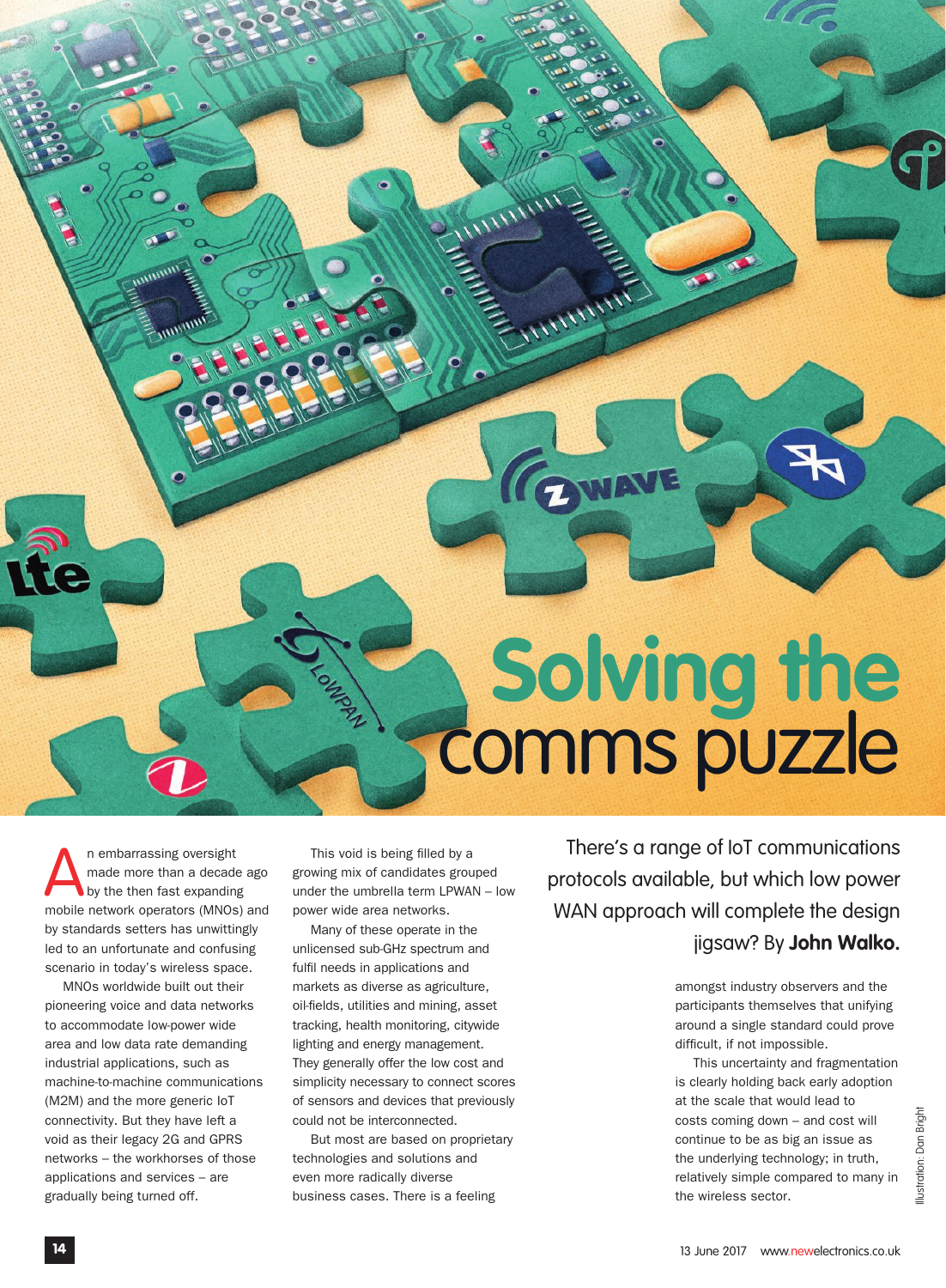## COVER STORY **IoT COMMUNICATIONS**

The LPWANs with the largest market penetration to date are Sigfox and LoRa, with Ingenu (formerly known as On-Ramp) moving quickly in the US. But there are others, including: Symphony, a version of LoRa offered by LinkLabs that uses the LoRa PHY with a custom media access controller; N-Wave; and Weightless-P, the only option that is a true open standard and that targets IoT applications.

Sigfox is interesting in that the French company not only offers the robust technology, but also the network and service, 'making the proposition the most cost effective low power solution for connecting modules via very simple transceivers', according to co-founder Christophe Fourtet.

The system operates in the 866 to 915MHz ISM band and, says Fourtet: "Requires very, very little power or bandwidth and, crucially, through a really simple software adjustment, will get users connected to the Internet."

On the radio side, Sigfox uses a novel ultra narrowband modulation technique in the form of binary phaseshift keying (BPSK) optimised for sending short messages at low data rates.

"We have been meeting our targets and have rolled out networks that now connect billions of devices through the Internet and are present in more than 30 countries and many cities in the US," Fourtet told *New Electronics*. "We have also partnered with some global companies and concluded strategic deals with operators such as Telefonica and SK Telecom. With funding from the likes of Samsung, Intel and Total, we plan to become even more aggressive and hope to be present in 60 countries by 2018." He added the company now offers simple transceiver modules which include sensor, silicon and software, for as little as \$2.

The company says it also charges as little as \$1 per year for connectivity. "But we are aware there is significant competition, so we are planning to make public the entire specification and protocols used in our technology. We need to ensure that everyone, including companies in China, can deal with us on an NDA basis. Not enough people are aware of our pricing advantage, especially when compared to the cellular options, such as NB-IoT (narrow band IoT) and versions of LTE-M that will soon be coming to the market.

"We need to communicate better that these offerings, based on licensed spectrum, are targeted at different applications and, once hardware cost, including the SIM card modules, is taken into account, how cost effective our proposition is."

## **LP-WAN ownership model**

One of the biggest considerations for a company choosing to implement either a local or global LPWAN is the standard's ownership model. Here, Sigfox is seen by some as vulnerable, being the most 'closed' system of the various options.

Industry observer and founder of consultancy WiFore Nick Hunn notes: "While the technology is simple and clean – and works – and chips and modules can be obtained from a variety of sources, all traffic is routed through Sigfox' servers and cloud platform." This ties the customer to annual running costs. The upside is that the service should be the same everywhere. "The downside is the risk," warns Hunn.

Below: The requirements for IoT wireless connectivity, according to Sequans

**"[NB-IoT and LTE-M] will coexist. It is hard to see which would dominate."** Georges Karam

Ingenu's LPWAN business model is close to that of Sigfox, but uses the busy 2.4GHz unlicensed band. At first, this would seem to limit range, but the US focused company deploys a novel coding technique dubbed random-phase multiple access (RPMA), in which direct-sequence spread spectrum and differential BSPK modulation push peak data rates to 634kbit/s and a range generally longer than other LPWAN offerings. The company also claims more users per access point.

Ingenu has IoT networks in more than 30 US cities, with its modules supplied by u-Blox and ODM Compal.

Perhaps the most 'open' and compelling LPWAN in the unlicensed group is LoRa (for low-range). This proprietary modulation format is owned by Semtech, whose chips use chirp spread spectrum (CSS) modulation combined with FEC for the PHY. The technology uses the 868MHz band in Europe and 902 to 908MHz in the US.

LoRaWAN is an open standard that defines the communication protocol for the networking technology based on the LoRa chip. It defines the media access control in the data link layer and is maintained by the Semtech inspired LoRa Alliance, which has specified three classes to cover a range of applications, including battery powered sensors, battery powered actuators and mains powered actuators.

Semtech makes the higher-

|                               | <b>Bluetooth/Zigbee</b><br>(personal area networks) | Wi-Fi<br>(personal area networks) | proprietary low<br>power wide area | <b>LTE low power</b><br>wide area |
|-------------------------------|-----------------------------------------------------|-----------------------------------|------------------------------------|-----------------------------------|
| <b>Battery efficiency</b>     |                                                     |                                   |                                    |                                   |
| Low cost                      |                                                     |                                   |                                    |                                   |
| <b>Ubiquitous</b><br>coverage |                                                     |                                   |                                    |                                   |
| <b>Scalability</b>            |                                                     |                                   |                                    |                                   |
| <b>Security/privacy</b>       |                                                     |                                   |                                    |                                   |